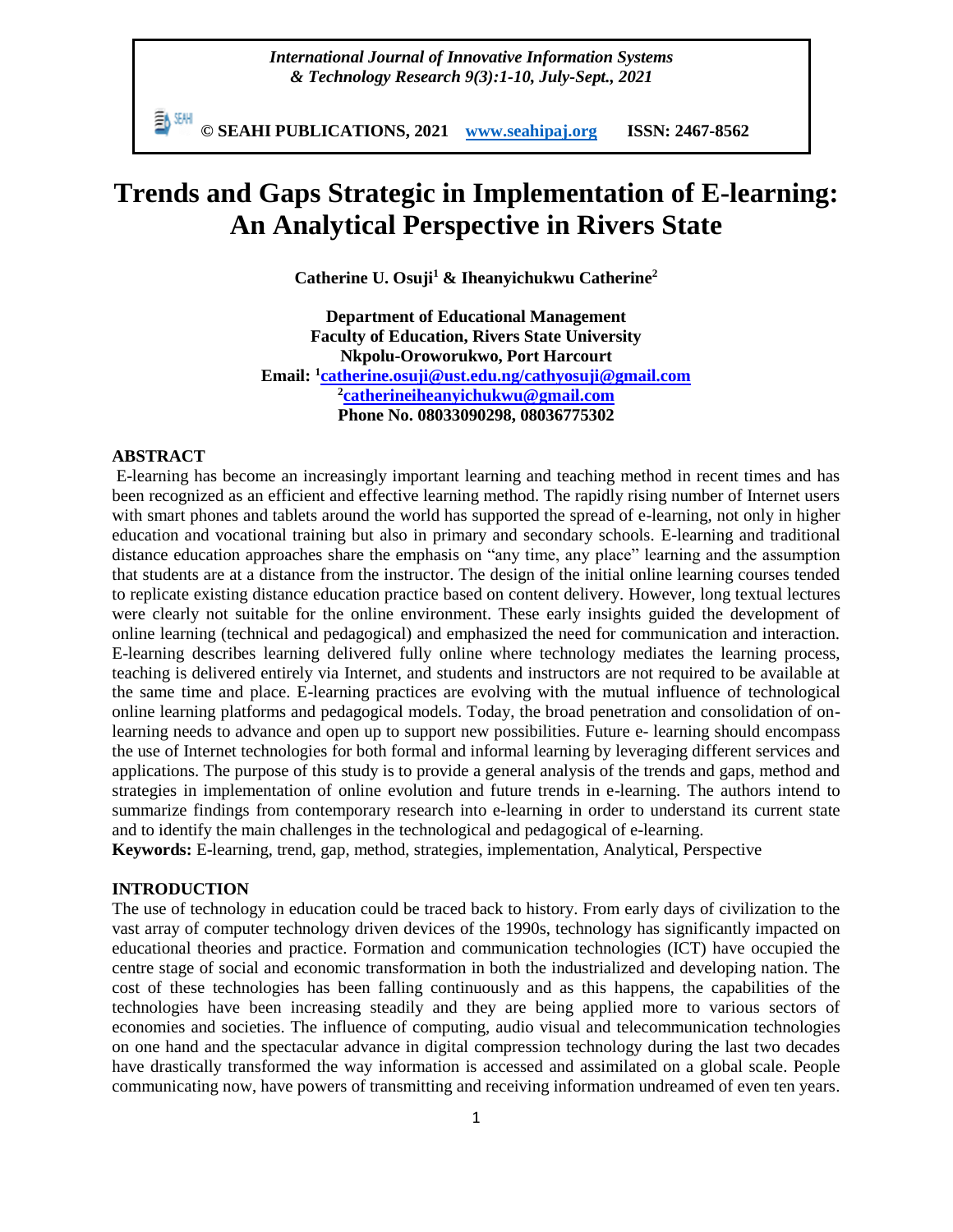Today, schools are challenged to do more with fewer resources as they try to meet the complex and changing demands of society. Educators now find that the traditional methods of managing education and transmitting information and skills are inadequate to deal with accelerating change. We are in the world of technological development and functional and qualitative education, which is viewed as a necessary condition for national development, and which cannot be achieved without quality use of e-learning (facilities. Educational systems around the world are under increasing pressure to use the pew information and communication technologies to teach students the knowledge and skills they need in the  $21<sup>st</sup>$  century. Asogwa (2007) noted that electronically delivered learning (e-learning) has become one of the most important and potentially significant and efficient instructional methods to improve teaching and learning. With the emerging new technologies, the teaching profession is evolving from an emphasis on teacher centred lecture-based instruction to student-centred interactive learning environments. The need for educational service delivery especially in Nigerian universities to be relevant should not be overemphasized. Educational service delivery in this e-era ought to prepare graduates who will not lack the requisite mental preparation that would enable them engage in job creation for themselves. This becomes possible with the integration of e-learning facilities.

There have been several attempts to define e-learning and its facilities. E-learning basically boils down to learning that is facilitated and supported via Information and Communication Technology (ICT). The American study for training Development (ASTD) defines e-learning as a broad set of applications and processes which include web-based learning, computer-based learning and virtual classrooms. Much of this is delivered via the internet, intranets, audio and video tape; satellite broadcast, interactive TV and CD-Rom. The definition of e-learning varies depending on the organization and how it is used but basically it involves electronic means of communication, education and training. E-learning is nothing but the use of technology to connect teachers and students who are physically miles apart. The training can be delivered by a number of means in the past, these included the use of mainframe computers, floppy diskettes, multimedia CD-Rom and interactive video disks. Most recently, web technology (both internet and intranet delivery) are being used.

Body (2005) says e-learning is education offered using electronic delivery methods such as CD-Rom, video conferencing, websites and e-mail. E-learning covers a wide set of applications and processes such as web-based learning, computer-based learning, virtual classrooms and digital collaboration. It includes the delivery of content via internet, intranet, audio and video tape, satellite, interactive TV and CD-Rom.

E-learning according to Markus (2008) can also be defined as learning process created by interaction with digitally delivered content, network based services and tutoring support. E-learning is any technologically mediated learning using computers whether from a distance or in a face to face classroom setting (computer assisted learning). It is a shift from traditional education or training to ICT-based personalized, flexible, individual, self-organised, collaborative learning based on a community of learners, facilitators and experts. E-learning technologies offer learners control over content, learning sequence, pace of learning, time and often media, allowing them to tailor their experiences to meet their personal learning objectives. The integration of e-learning into education can catalyze the shift toward applying adult learning theory, where educators will no longer serve mainly as the distributors of content but will become more involved as facilitators of learning and assessors of competences. According to Erah (2006) e-learning is the process of teaching and learning using the computer via internet. It involves passing structured instructional material from a repository to a learner. It refers to computer enhanced training as opposed to the computer-based training of the 1980's. It is usually delivered in a personal computer and includes learning delivered by other communication technologies. To him-e-learning is an approach to facilitate and enhance learning through both computer and communication technologies.

Finally, Horton (2005) defined e-learning as the use of internet and digital technologies to create experiences that educate our fellow human beings. E-learning has the potential to revolutionize the way we teach and how we learn. The use of new multimedia, technologies and the internet in learning is seen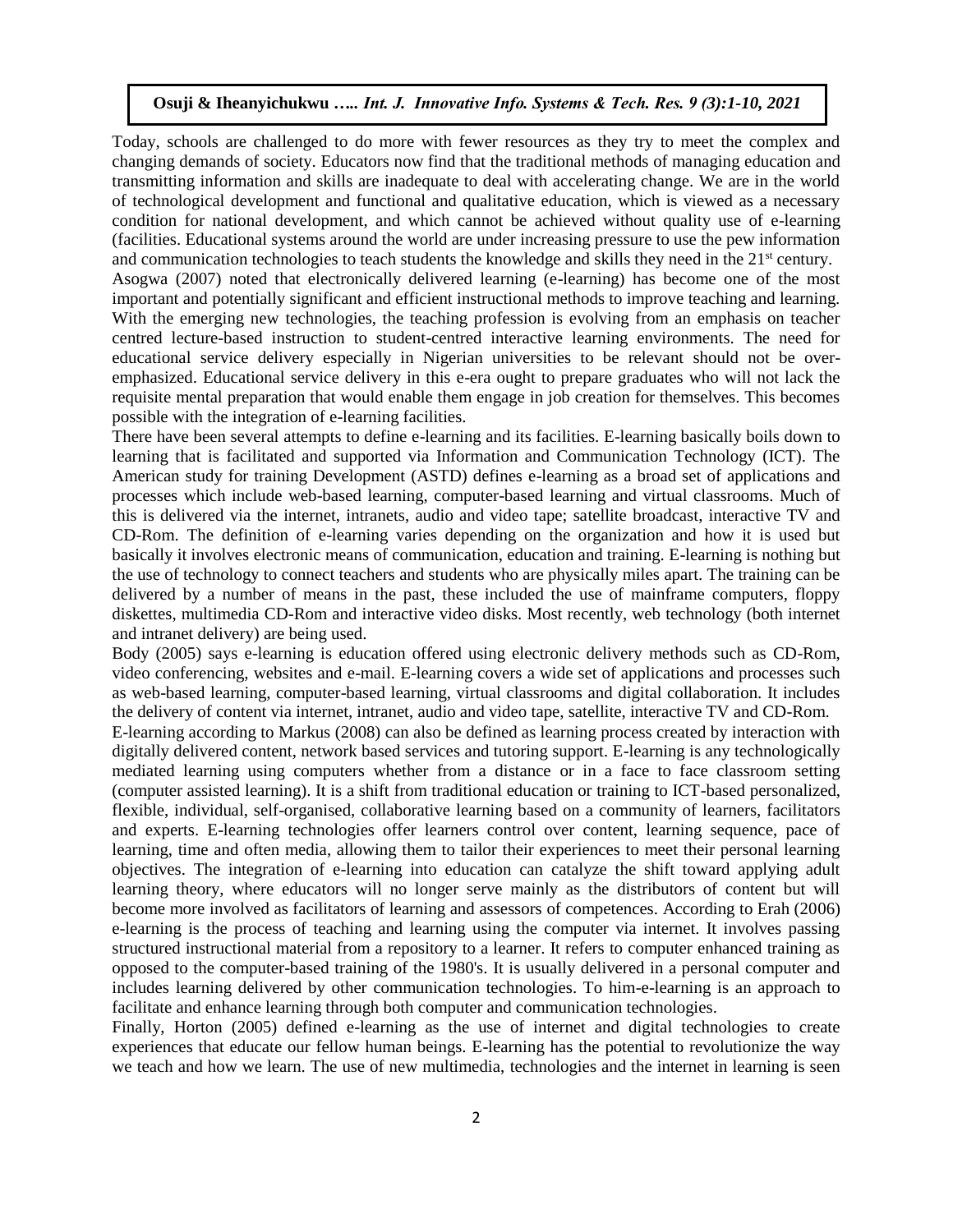as a means to improve accessibility, efficiency and quality of learning by facilitating access to resources and services as well as remote exchanges and collaboration.

#### **Concept of Management**

Different meanings have been attributed to the word "Management," some people see it as a process demanding the performance of a specific function. Nwachukwu, (1992) defined management as "getting things done through others." It can be more scientifically defined as the coordination of all the resources of an organisation through the process of planning, organising, directing and controlling in order to attain organizational objectives. Management is the guidance or direction of people towards organisational goals or objectives. It can also be seen as supervising, controlling and coordinating of activity to attain optimum results with organisational resources.

## **Concept of Higher Institution**

Higher education is education beyond the secondary school level, especially education at the college or university level. Higher institution is an institution of higher education that awards a bachelor's degree or not less than a two year programme that provides credit towards a degree or provides not less than one year of training towards gainful employment or can also be a vocational programme that provides training for gainful employment and has been in existence for at least two years. A higher institution must also meet the following criteria:

- Admits as regular students only persons with a high school diploma or its equivalent or admits as regular students persons who are beyond the age of compulsory school attendance.
- Public, private or non-profit
- Accredited or pre-accredited and is authorised to operate in that state,

# **Types of E-learning Facilities**

- (1) Laptops/computers: These are electronic machines that are capable of receiving, storing, manipulating and retrieving data speedily and efficiently. According to Agbo (2001) computer is an electronic device that has a semiconductor chip called a microprocessor. The chip contains all the arithmetic, logic and control circuitry that enables the computer to carry out its numerous functions ranging from the simple to the most complex, hi fact the computer is one of the greatest inventions of man. By function it takes after the human brain. It is so far the best educational technology medium for individualizing institution.
- (2) Teleconferencing: This is a growing type of electronic office communication system which uses the video and audio communication to hold conferences and meetings with participants that may be scattered across a country or globe. Teleconferencing is being promoted as a way to save both students and employees time and thus increase productivity. It also reduces the level of travelling to and from meeting and school (learning centres) as well as expenses and energy consumption.
- (3) Electronic white board: This internet service is a device usually controlled from a computer. The computer uses data projector, electronic pens and erasers. There is also a small notebook that contains buttons for different operations and this appears immediately. The electronic white board is connected to the computer, the computer saves anything written on the white board and such things can also be printed if so desired. The electronic white board is notably a very good medium for effective classroom interaction and other activities like workshop, seminars and training of staff.
- (4) The e-mail: The e-mail is one the most widely used internet facility. It is fast in information exchange, very cheap to use, reduce physical distance between people and increase in personal capabilities to explore and communicate with peers around the world.
- (5) CD ROM: This stands for "Compact Disc Read Only Memory." A CD-ROM is a CD that can be read by a computer with an optical drive. The "ROM" pan of the term means the data on the disk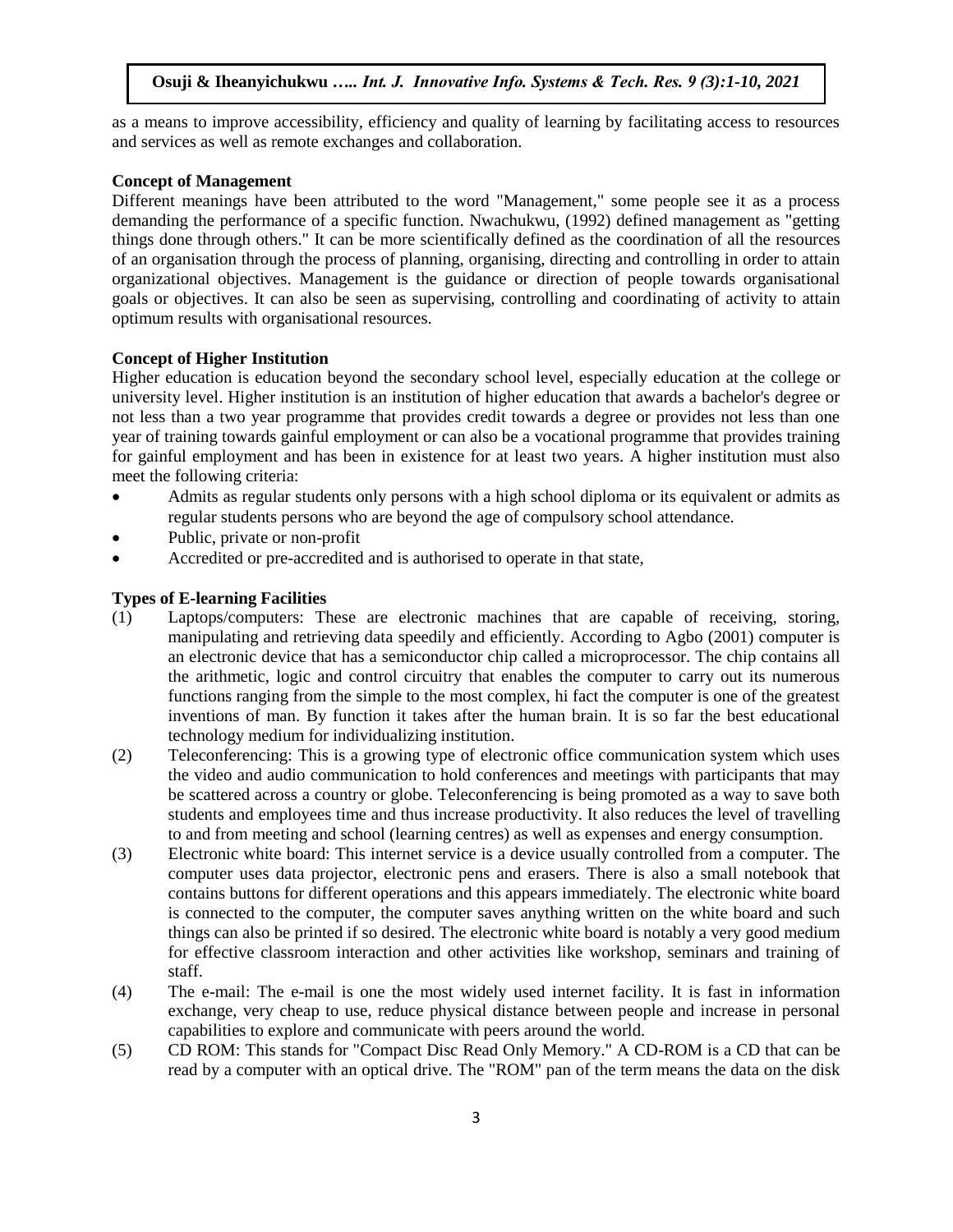is 'read only' or cannot be altered or erased. CD ROM contains a huge amount of information that can be played and replayed from time to time.

(6) Virtual classroom: This is an online learning environment; the environment can be web-based and accessed through a portal or software-based and rapine a downloadable executable file. A student in a virtual classroom participates in synchronous instruction which means the teacher and the students are logged into the virtual learning environment at the same time. This e-learning be used to coordinate meetings, workshops etc.

## **E-learning in Nigerian Schools**

The e-learning techniques mostly adopted by most of the Nigerian institutions of prepared lectures on a CD-Rom that can be played as at when the need arises, This has limited advantage because of number of students per computer system in which most of this facilities are not interactive enough compared to when the lecture is being received at the same time over the internet. The internet facilities adopted in most schools aid not well maintained because of their high cost of running especially in the absence of adequate power supply. Mostly the students take the challenges upon themselves to go to public internet cafes where there exist diverse attentions because of people with diverse interest in the net at the same time. The Bandwidth shared on various systems at the cafe is very low hence: a multimedia interactive lecture will not be obtainable bandwidth. The population of student is enormous and the facilities are inadequate. Despite all the hindrance/threats faced by e-learning in Nigeria, institutions such as Federal School of Surveying, Oyo, University of Ibadan, Obafemi Awolowo University (OAU), Ile-Ife and Rivers State University of Science and Technology. Port Harcourt have e-learning facilities for teaching and learning. The remoteness of the locations for some institutions has also contributed to the low level of the availability of e-learning facilities. Though, most of the institutions of higher learning in Nigeria have started building their ICT centres yet the focus is mainly to put up an internet facility alone without considering other components that make up an e-learning centre.

# **Types of online learning**

Olojo, Adewumi and Ajisola (2012) outlined fundamentally two types of e-learning below:

- (1) Synchronous which means "at the same time." This involves interaction of participants with an instructor via the web in real time. For example - VCRs or virtual classrooms that are nothing else but real classrooms online participants interact with each other and instructors through instant messaging, chat, audio and video conferencing etc. and all the sessions can be recorded and played back. The benefits of synchronous training include:
- Ability to log or track learning activities
- Continuous monitoring and correction is possible
- Possibilities of global connectivity and collaboration opportunities among learners
- Ability to personalise the training for each learner
- (2) Asynchronous which means "not at the same time" allows the participant to the web-based training (WBT) at their own pace without live interaction with the instructor. Basically, it is information that is accessible on a self-help basis 24/7. The advantage is that this type of elearning offers the learners the information they need whenever they need it. It also has interaction amongst participants through message boards, bulletin boards, and discussion forums. These include computer-based-training (CBTs) modules on CD-Rom, web-based training accessed through intranet (WBTs) or through well written articles and other write-' ups.

Advantages of Online Learning

- Availability "just in time" for instant learning and reference
- Flexibility of access from anywhere and anytime
- Ability to simultaneously reach an unlimited number of learners
- Uniformity of content and one-time cost of production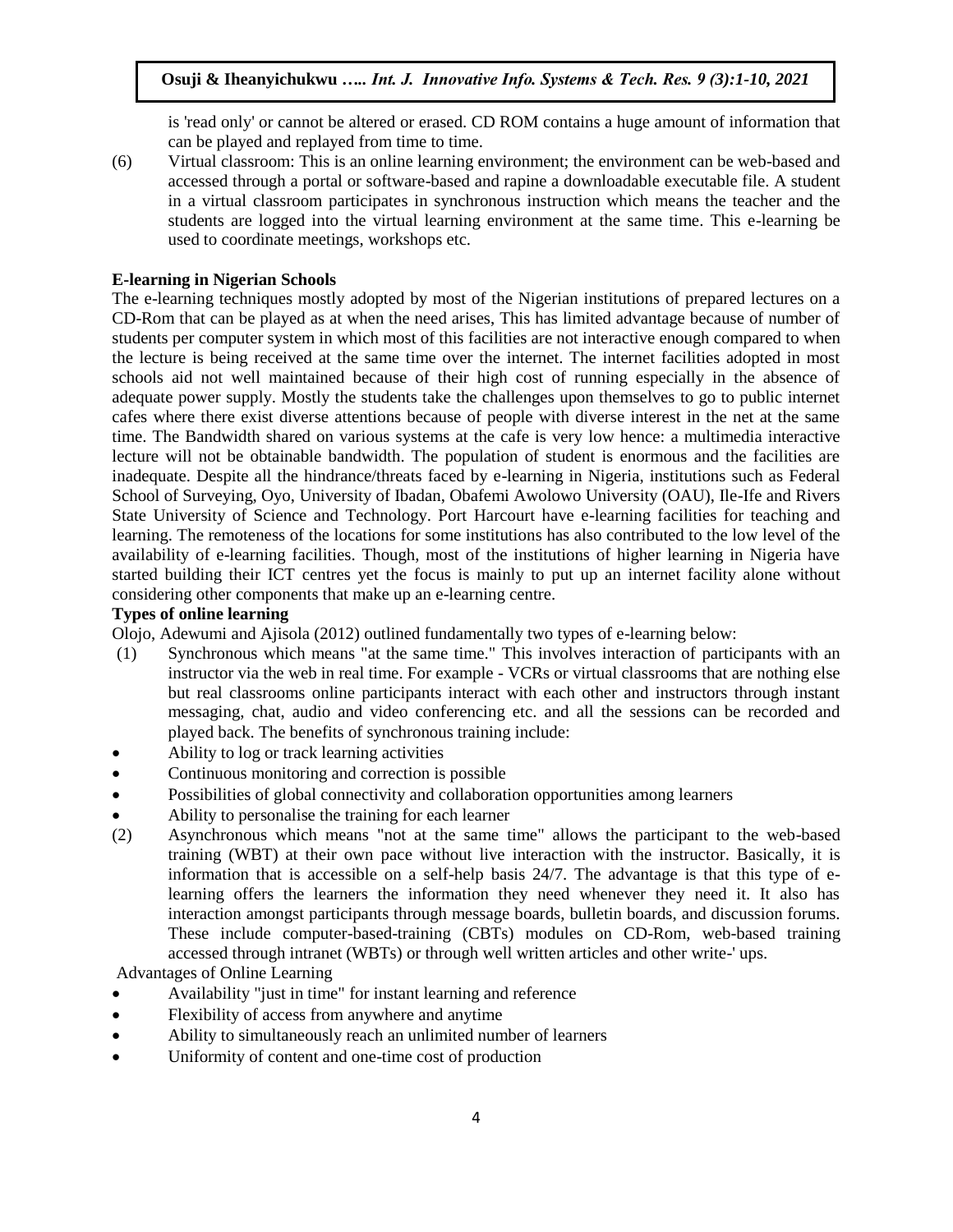## **Benefits of Online learning Nigeria Universities**

E-learning is important for education in the following ways:

- It can improve the quality of the learning experience and extend the reach of every lecturer and tutor.
- E-learning can help remove barriers to achievement by providing new and creative, ways of motivating and engaging learners of "all abilities, enabling and inspiring everyone to attain their educational potential.

E-learning offers a wide range of tools to enable teachers and learners to be innovative, creative, and resourceful in all learning activities. Teachers and learners. can easily customise digital learning resources to suit pace and level appropriate to any learning style and ability.

- Online learning creates on-line communities of practice. The internet *cm.* bring learners, teachers, specialist communities, experts, practitioners and interest share ideas and good practice.
- Online learning can provide an individualized learning experience for all learners including those who are disadvantaged, disabled, exceptionally gifted, or who areaway from their usual place of learning.
- E-learning provides virtual learning worlds where learners can take part in active and creative learning with others through simulations, role play, remove control of real-world tools and devices, on-line matter classes or collaboration with other education providers.
- E-learning can facilitate under participation and fairer access to further and higher education by creating the opportunity to start learning and to choose courses and support according to the learner's needs.
- E-learning can reduce travel cost to and fro school.
- Successfully completion on-line or computer-based courses build self-knowledge and confidence and encourage students to take responsibility for their learning.

## **Methods and Strategies in Implementation of Online Learning of Higher Education**

Facilities management according to Technopedia involves the management of all services such as housekeeping, security maintenance, general administration, transportation etc. within the specified budget and in timely manner. Facilities management creates the optimal environment for employees to execute the organisation's primary functions in schools. The packaging of facilities such as the school building, school furniture, classroom, electronic learning gadgets and so on is done with the aim of adding values to the school. This added value is believed will deliver students satisfaction and will also create an enabling environment for teaching and learning.

Planning as in all management processes is the first logical step in facilities management According to Dror in Sunday (2014) planning is the process of preparing a set of decisions for action in the future directed at achieving goals by optimal means. E-learning facilities management plan starts with the educational philosophy that serves the needs of the individual in a dynamic and knowledge-based economy and so e-learning facility management plan should therefore give meaning to the educational philosophy.

An aspect of school management that is generally overlooked is facilities maintenance. When new facilities are brought in and taken over by the appropriate authorities, practically no attention is paid to the maintenance of the old ones. Several e-learning facilities have never undergone maintenance of any sort in order to still keep it in shape. School managers and lecturers who use e-learning facilities lack knowledge of facilities maintenance planning. The issue of facility maintenance is haphazardly addressed in higher institutions and other levels of educational system. Repairs take place only when problem arise due to breakdown of the existing facility. Facility maintenance entails providing clean and safe environment for teaching and learning as well as the provision of adequate facilities. The following types of maintenance should be adopted in the facility maintenance plan:

(1) Preventive maintenance of Online Facilities: This type of maintenance carried out on e-learning facilities is to avoid breakdown and ensure optimal performance of the facilities. This type of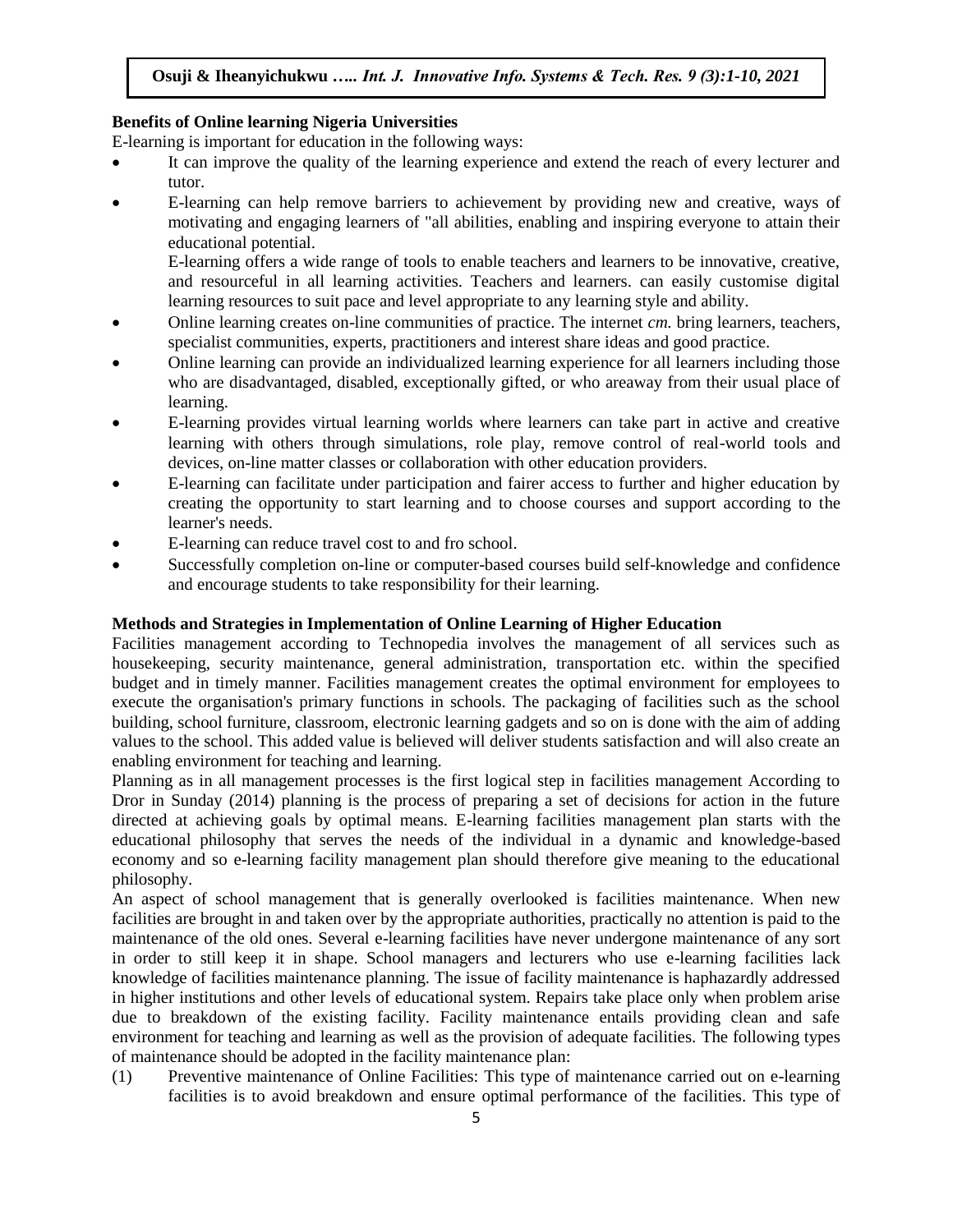maintenance saves cost and time and is usually an integral part of the management practice in societies where maintenance culture is well established.

- (2) Routine maintenance: This is carried out periodically as scheduled by school administrators. The e-learning facilities may be serviced monthly, quarterly and so on depending on the agreed schedule.
- (3) Emergency Repairs: This is very common in the management of e-learning facilities as well as other school facilities in societies where maintenance culture is not well established. It takes place when a facility breaks down and urgent measures or steps had to be taken to remedy the situation. This type of maintenance may be expensive because due to lack of maintenance, the extent of damage may require total replacement of the facility or high cost of repair.
- (4) Predictive maintenance: This involves the use of computer software to predict equipment failure based on age, user demand and performance measures.

## **Management of Online Learning Facilities in Universities by Administrators**

Facilities management is an integral part of the overall management of an institution. The actualization of the goals and objectives of education requires the provision, maximum utilization and appropriate management of facilities. Furthermore, advances in science and technology necessitate that the school manager or administrator should adopt modern methods of facilities management which will improve the quality of teaching and learning,

The Federal Republic of Nigeria NPE (2004) mentioned as one of the goals of education the training of students to live in and contribute to societal developments. Educational goals cannot be achieved in a vacuum; the needed resources must be in place. Nwafor (2012) noted that for educational administrators to achieve educational goals efficiently, they need three basic resources which are:

- (1) Human resources which consist of all the personnel in the school.
- (2) Financial resources which is the fund necessary to run the organisation.
- (3) Capital equipment which includes the physical, facilities such as e-learning facilities, materials and equipment which provide support services in the accomplishment of the school goals.

Educational institutions require an environment where lecturers and students as well as other personnel will enjoy their stay and perform their duties effectively. According to Akubue in Sunday (2014), good school environment will foster desirable behaviour, creativity, harmonious relationship and problem solving skills among students. In the educational institutions e-learning facilities constitute essential inputs which would generate favourable learning environment, facilitate interaction and enhance achievement of educational objectives.

Management of e-learning facilities is very vital to the achievement of educational objectives and application of appropriate management techniques would assist in taking care of all available e-learning facilities. In other words, e-learning facilities which might have suffered neglect as a result of carelessness, ignorance, lack of commitment and lack of resources for management would receive attention from school administrators. Also e-learning facilities which are well managed are likely to be durable and this will save cost of replacement of the available few e-learning facilities within a short period of procurement.

#### **Security of E-learning Facilities**

This is another dimension of managing e-learning facilities that school managers or administrators can apply in the course of managing these facilities. These institutions exist in communities and it is obvious that the school and the community are not two strange bedfellows but rather both play complementary roles to each other. Unfortunately, in these communities there are burglars who exist and they are in the habit of stealing as well as damaging school facilities hence the presence of security personnel on school premises will minimize the rate of stealing these facilities. This agrees with the view of Agabi (1999) in his discussion of the challenges to resource provision in public schools. Vandalisation of facilities most times is facilitated by some unpatriotic community members without being challenged. This happens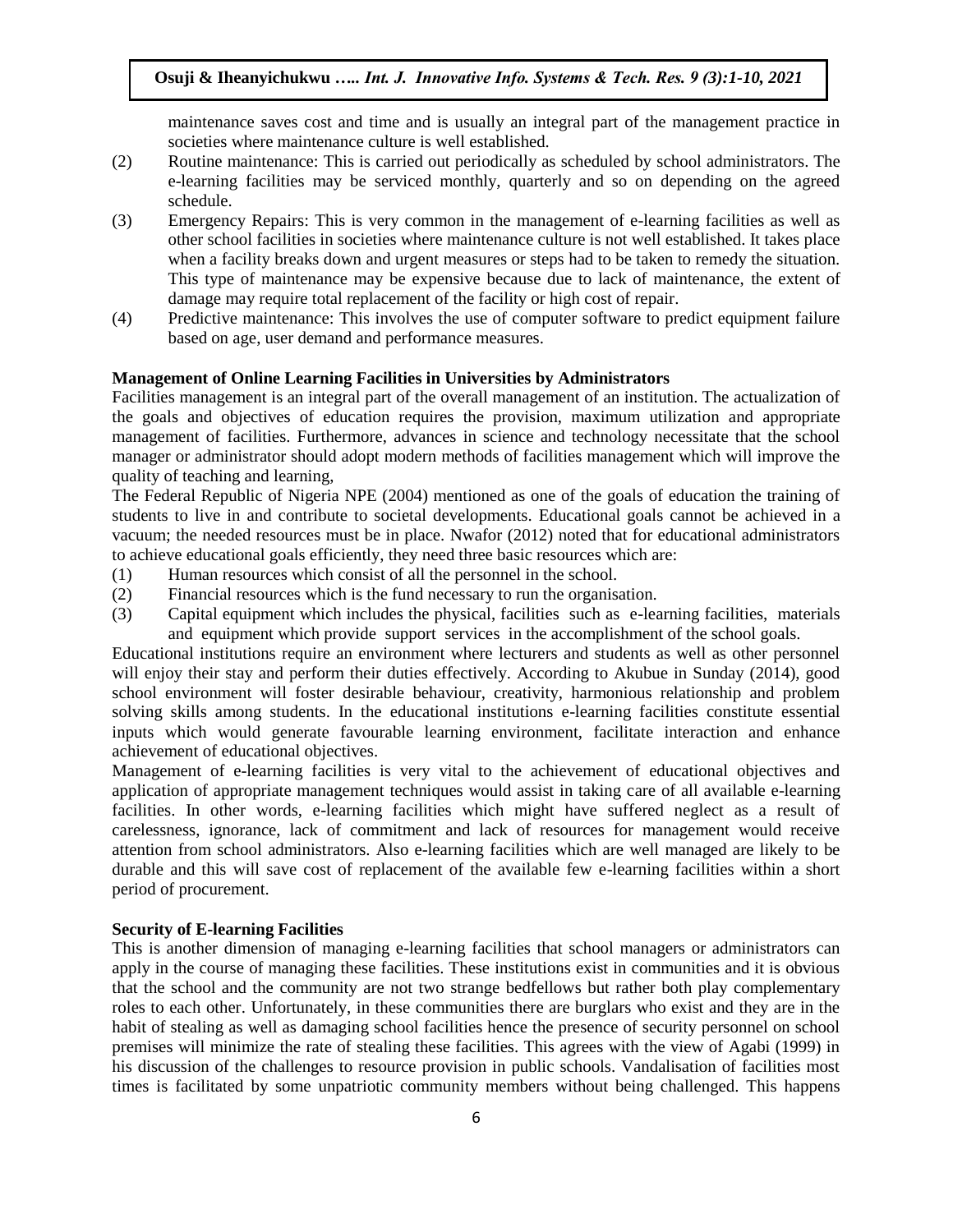because in most cases the communities see the school as not their own but that of the government and for this reason a close and harmonious relationship by the school administrator with the schools host community is very necessary in order to secure available e-learning facilities in institutions of higher learning in Rivers State.

#### **Benefits of Facilities Management in Schools**

It costs money to have good facilities on ground no doubt, but it pays. Below are some benefits of facilities management in schools.

- (1) Maintenance of minimum standards. The Federal Ministry of Education (FME) (2005) in stating the minimum standards for establishment of schools demanded amongst others the provision of:
	- a healthy school,
	- Adequate and suitable furniture and learning materials/aids (provision of water, Electricity, firefighting equipment, well ventilated classrooms and staff rooms etc). Because school administrator's stand in loco parent is to the students while in school, facilities on ground that do not meet safety standards school be replaced or maintained.
- (2) Avoidance of law suits undue exposure of students to unsafe facilities and environment could amount to a law suit as in case of Ray Alber Vs independent school District No. 302 of Lewis country where a minor was injured in a I basketball pitch and the judge ruled against the school saying the school principal must exercise extra care to keep its premises and facilities in reasonably safe conditions for the use of the premises and facilities (Igwe, 2003).
- (3) Effective administration: Adesina in Abraham (2013) asserts that the quality of education children get bears direct relevance to the availability or non-availability of physical facilities and the overall atmosphere where the learning takes place. Abraham (2013) also states that since the basic aim of the school is to create relatively permanent changes in the behaviour of children through organised instructional activities, the attainment of this objective is therefore a yardstick for measuring administrative effectiveness.
- (4) Adequate provision of support services: Nwafor (2005) gave one fundamental condition for the effective realization of an^ organisation's goal as the adequate provisions and maintenance of physical facilities. These facilities such as e-learning facilities are designed support the process of teaching and learning in schools. This is because of the realization that physical facilities form the hob in which teaching and learning revolves.
- (5) Competitive advantage: There is need for an organisation to have competitive advantage and one way of achieving this is having functional facilities on ground. This stimulates and motivates workers and students, and parents are naturally attracted to such schools that are well equipped (Agi, 2005).

A sure way of having functional facilities in schools is through facilities management. A routine check on facilities ensures that proper maintenance is done as at and when required. This provides the most suitable teaching and learning conditions for teachers to deliver student's satisfaction. Administrators serve as a link between the institutions and the stakeholders. They have an important role to play on provision of facilities. If they are charged with procurement by any other stakeholders, they should ensure that materials of good quality are purchased. It is part of their professional ethics that they should not divert money for procurement to another use. Moreover, administrators are to advice the government and other stakeholders on the type of facilities needed in schools. Thus, accurate information on the needs of the school should be given. Administrators are responsible for safe keeping of the facilities. As much as possible, the facilities should be protected from fire, theft and any other form of disasters. Another role of the administrators is accurate record-keeping. All facilities in their custody should be on their records. Reference should be made regularly to the records for updating and confirmation of available facilities. They should guide against falsification of records. Finally, administrators must ensure that the e-learning facilities are handled by experts during usage, maintenance and improvement service. Training of these experts in relevant fields is also essential.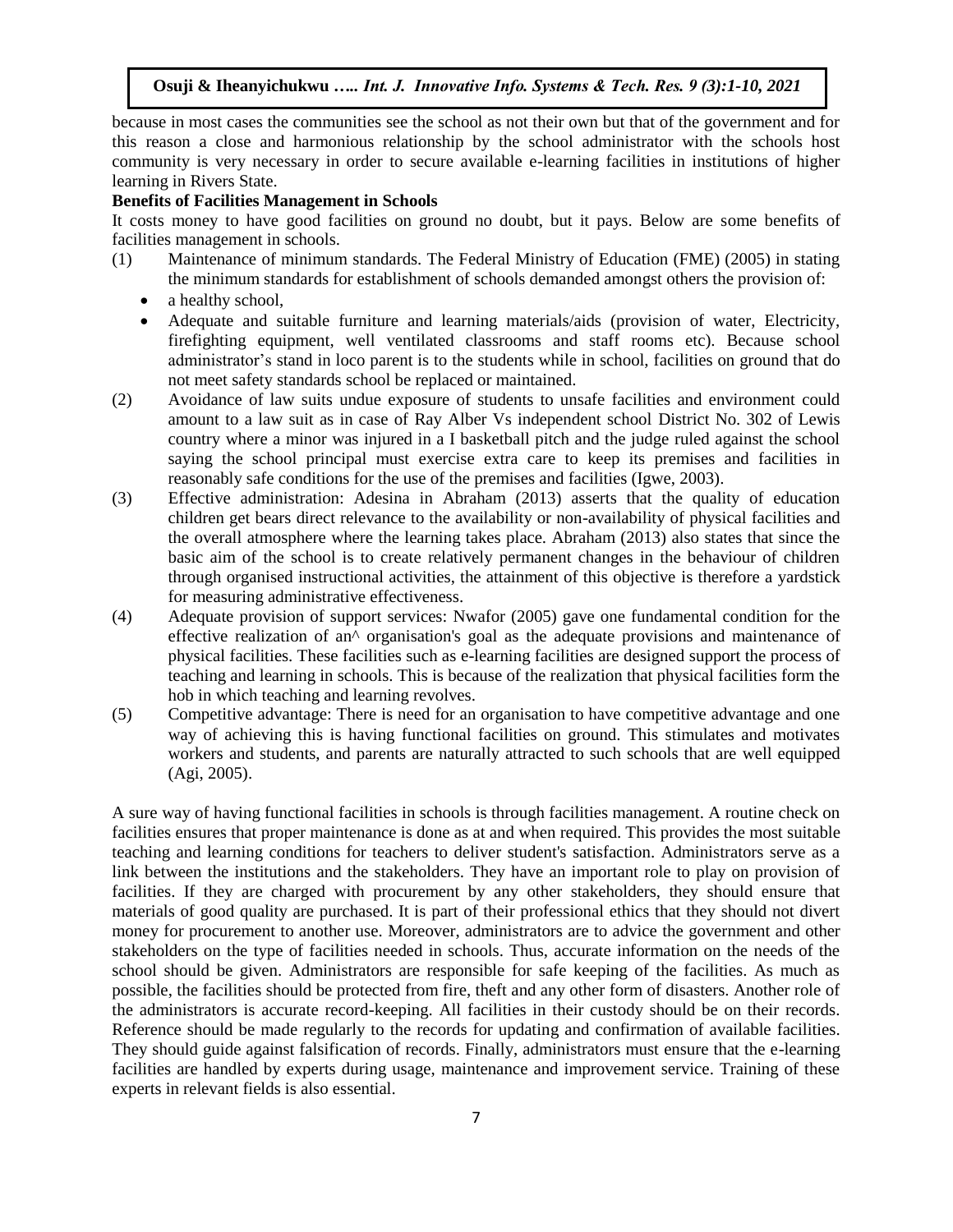# **Challenges in Managing Online learning Facilities in Nigerian Universities**

There are numerous challenges in the management of e-learning facilities in universities however, below some are identified;

- (1) Fund Inadequacy: Inadequate finance is a major challenge to the management of e-learning facilities because these facilities cannot be maintained effectively without financial resources. Inadequate funding of the educational system has resulted in non-payment of salaries which has led to uncountable strikes by lecturers, inadequate instructional materials etc. It is the government's responsibility to provide facilities such as computers and learning materials but approximately eight out of ten universities lack these e-leaning facilities (Nwabueze,2011).
- (2) Lack of skilled and trained personnel: Lack of skilled and trained personnel stands in the way of adequate utilization and maintenance of facilities as these e-learning facilities if provided cannot function on their own and so it needs trained personnel in that area to make it work.
- (3) Corruption and greed: Funny and alarming as this may sound, the problem of corruption and greed from the grass root to the top in the system is a general problem. Even in our universities sometimes these e-learning facilities that are needed to increase the standard of learning in schools and the students potential elevated are made available by the government but when they are commissioned, greed and corruption inhibits its usage whereby administrators or school heads keep these e-learning facilities to themselves for their selfish and personal use. Better still these elearning facilities are sold off or auctioned by the school heads and the money used for their personal needs.
- (4) Lack of workshops: Government or school authorities' inability to carry out seminars, conferences and workshops on facilities management for administrators from time to time is also a barrier.
- (5) Indiscipline among lecturers and students in the use of e-learning facilities in universities is a serious challenge to the administrators on how to manage these facilities. Indiscipline is the lack of controlled behaviour of people which makes them behave badly. Bello in Yarson (2004) also defined indiscipline as the breaking of rules and regulation of an institution. It is also the inability of a person to live in accordance with rules and regulations. Utilisation of e-learning facilities requires discipline but unfortunately majority of the students in public institutions are not disciplined, students are often in the habit of over-using and misusing available e-learning facilities which in turn makes these facilities not last as long as expected. Some students also end up stealing these available e-learning facilities home which is an act of indiscipline.
- (6) Internet connectivity: The cost of accessing the internet in Nigeria is still on high side and so some students find it challenging to afford. Aduke suggested that the government should make internet connectivity a priority higher education to be able to leverage on the promises and opportunities presents.
- (7) Energy related problem: Irregular and frequent interrupted power supply in Nigeria is a perennial problem affecting almost every aspect of the economy. Most rural areas in Nigeria are not even connected to the national grid and the consequence of this is that students residing in such areas may find it difficult to use ICT effectively.

# **Challenges in Adoption E-Learning**

- Students-related challenges

- a. Insufficient internet connectivity insufficient internet connectivity is one of the major problems affecting the adoption of e-learning by both students and lecturers.
- b. Lack of computers/laptops
- c. Inadequate computer laboratories
- d. Limited computer skills
- e. Inadequate time to interact online.
- Strategies to the adopted for effective implementation of open and distance learning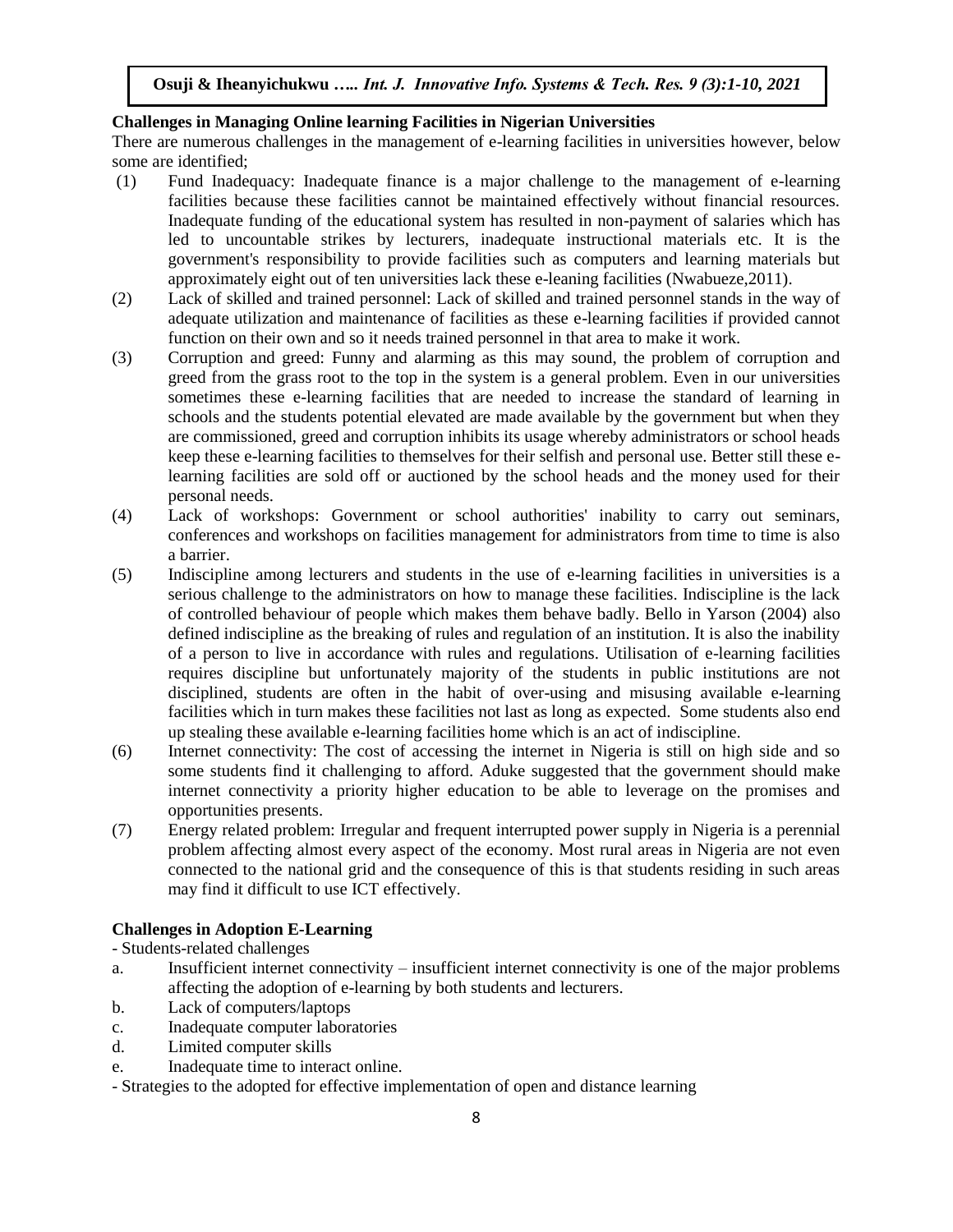- a. Know your learners
- b. Set clear learning objectives
- c. Make your learning programmes
- d. Keep your E-learning courses organized
- e. Keep your learning modules short
- f. Make your E-learning course visually appealing

#### **CONCLUSION**

E-learning as one of the most important and potentially significant and efficient instructional methods was established to improve teaching and learning. E-learning is the appropriate application of the internet to support delivery of skills and knowledge in a holistic approach not restricted to a particular course, technologies or infrastructure. Facilities management is an integral part of the overall management of an institution. The actualization of the goals and objectives of education requires the provision, maximum utilization and appropriate management of facilities. An aspect of school management that has been generally overlooked has been facilities maintenance. It has been observed that school mangers or even lecturers who use e-learning facilities lack knowledge of facilities maintenance planning and as such repairs take place only when there is a breakdown of an existing facility. Facility maintenance entails providing clean and safe environment for teaching and learning. The Preventive maintenance, Routine maintenance and Predictive maintenance should be adopted in the facilities maintenance plan.

#### **RECOMMENDATIONS**

Based on the review of related literature or studies the researcher make the following recommendations.

- 1. Government through the management of higher education should adopt or implement the uses of e-learning hence it enhance the level of literacy in the society.
- 2. Higher education management should address the problem or challenges in implementing elearning in the study area.
- 3. Government through the higher education management should make more funds available and elearning facilities to enhance teaching and learning.

#### **REFERENCES**

Abraham, N.M. (2013). *Educational Administration in Nigeria,* Port Harcourt: PamUnique Publishers.

- Aduke, A.F. (2008). Usage and Challenges of Information and Communication Technology (ICT) in Teaching and Learning. *Asian Journal of Information Technology, 290-295.*
- Agabi, O.G. (1999). *Introducing Educational Planning:* Owerri Spring Field Publishers. Agbo, J.C. (2001). Information and Communication Technology and Business Education in Nigeria: *European Scientific Journal,* 8 (10), 1857-7881.
- Agi, U.K. (2005). Determining resource management in an educational system. *African Journal of education and Development Studies (AJEDS) 2 (I),173-179.*
- American Heritage Dictionary of English Language, fifth edition, 2011 by Houghton Mifflin Harcourt Publishing Company.
- Asogwa, U.D. (2007). E-learning: A Panacea for Access, Equity and Quality Higher Education in Nigeria. *Access, Equity and Quality in Higher Education NAEP Publications 3* (2), 497-504.
- Body, S.W. (2005). *The Integration of Information Communication Technologies in Scottish Schools.* An Interim Report of HM Inspectors of Education.
- Dictionary of unfamiliar words by Diagram Group © 2008 by Diagram Visual Information Limited.
- Erah, P.O. (2006). Introduction to e-learning Protocols. Paper presented at *ETF Capacity Building Workshop for Lecturers of Universities in Nigeria at University of Uyo,*
- Federal Ministry of Education (2005). *Minimum Standards for Establishing Schools. Yaba-Lagos: NERDC Press.*